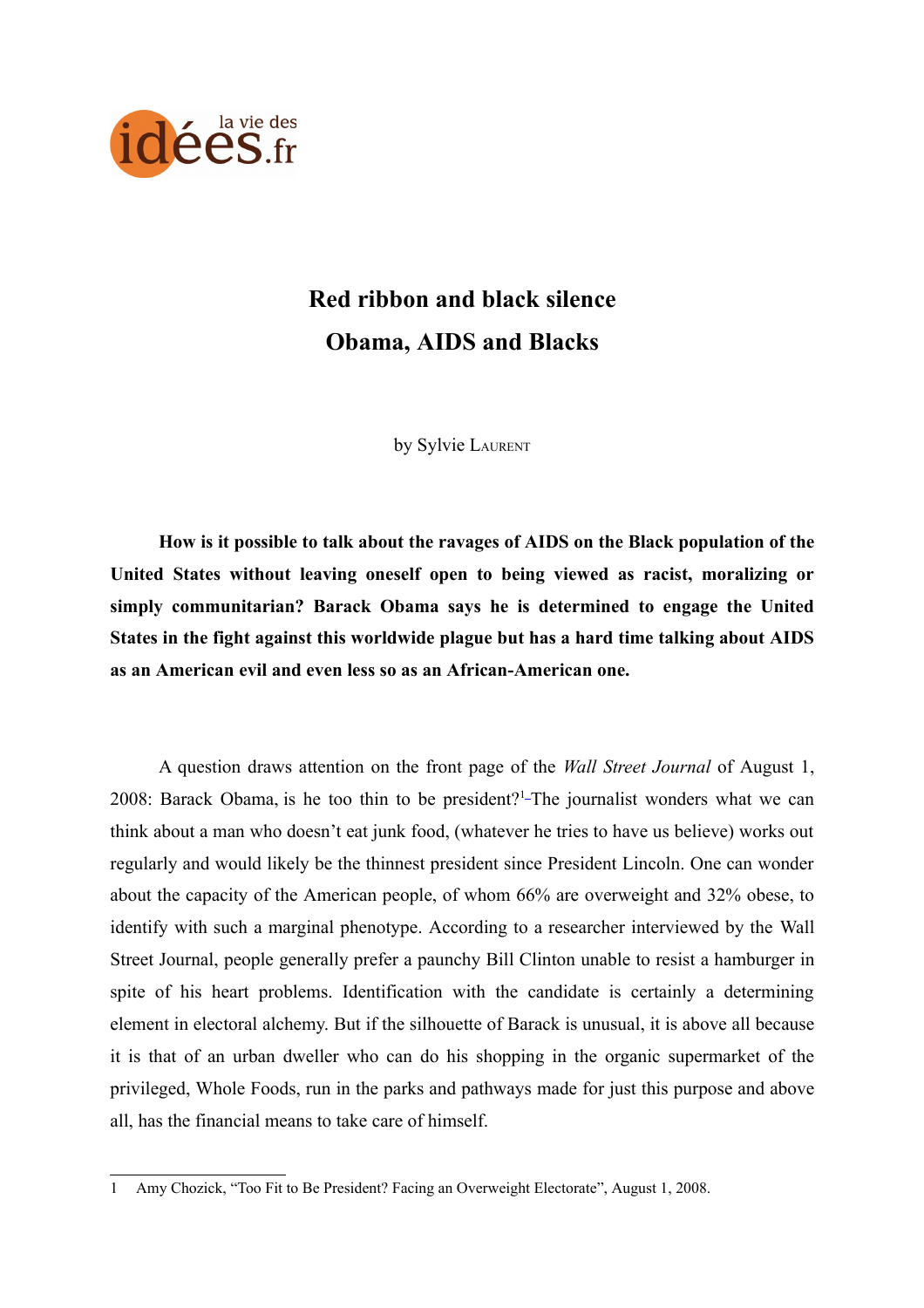Obama is a man in very good health and it is incontestably to his advantage in facing his opponent, he of a broken body and under the perpetual menace of a cancer relapse. But Obama's athletic allure distinguishes him as fit, it is true, as opposed to the majority of Americans, less and less eligible for health insurance and therefore unable to afford adequate medical preventive care. His platform does indeed include the promise of protecting the least well-off Americans against the vagaries of their health, whatever their pre-existing medical conditions, either by the offer of public insurance or by a decrease in price of available insurance coverage. Although he refuses (distinctly from his former rival Hillary Clinton) to make medical coverage obligatory for everyone, his plan would benefit 23 million Americans, who have been uninsured so far<sup>[2](#page-1-0)</sup>. Indispensable without a doubt, this objective is far from capable of responding to the health worries that undermine the country today. Many Americans are poorly treated, as is now well known. But what is largely unknown is to what extent, in particular among those who expect the most from candidate Obama: African-Americans.

The numbers showing the state of the health of Black Americans are regularly published. We are thus made aware, as of data from 2004, that the life expectancy of a white male is 76 years and only 70 years for a black male, that infant mortality is 5.7 per thousand for Whites and 13.2 per thousand for blacks and that, all diseases taken together, the mortality of Black Americans is 31% higher than that of Whites. The media and others in the culture industry have sublimated the daily presence of death in the poor areas of the country, particularly in African-American ghettos, between crack deals and gangsta rap. That Blacks die in violent crimes is a stereotype, and one that is not false; death by firearms ravages the population of young men from 15 to 35 years. But the evil that eats away at the Black community and does not make headlines is far from the commercial imagery of the ghetto. Its relevance was recalled by two recent reports, one by the Centers for Diseases Control (CDC) in March 2008 and another by the Black AIDS Institute [3](#page-1-1) in July 2008, financed by the Ford Foundation and Elton John: 600,000 African-Americans are infected by the AIDS virus and 30,000 more are contaminated each year. That means that there are more people sick with

<span id="page-1-0"></span><sup>2</sup> See the regular articles by Thomas Friedman in the NYT. Though he not an Obama fan, he delivers clarifying analyses on health reform in the platform of the candidates. See for example "Mandates and Mudslinging", *The New York Times*, November 30, 2007.

<span id="page-1-1"></span><sup>3</sup> Centers for Disease Control and Prevention. Agencies with the responsibility for evaluating the healthcare priorities for the country. See their site, dedicated to the epidemic: [http://www.cdc.gov/](http://www.cdc.gov/%20)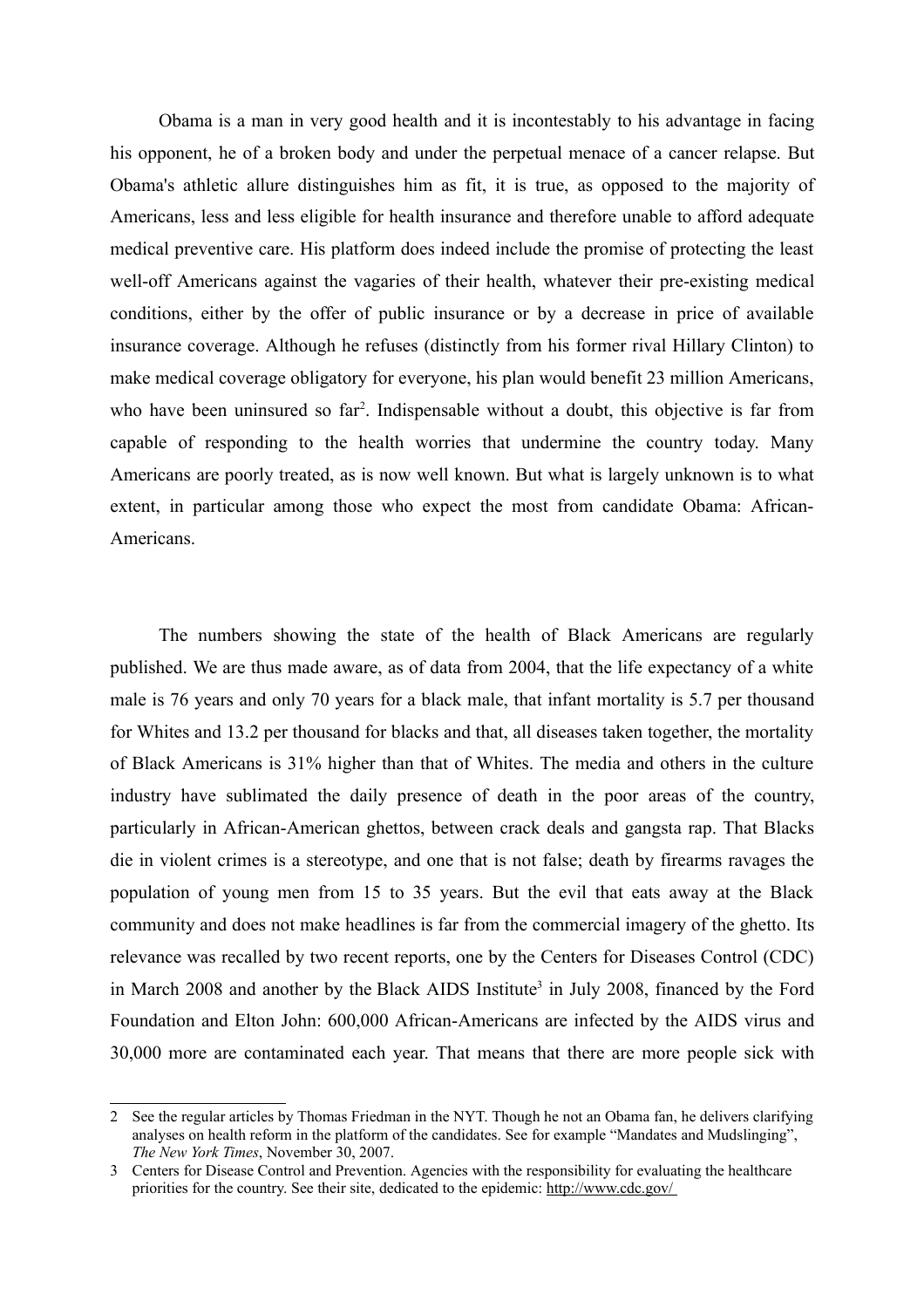AIDS in the United States than in Ethiopia, Haiti, Rwanda or Vietnam<sup>[4](#page-2-0)</sup>! As stated in the *New York Times*, which reiterated the above reports: if Black America were a separate country, it would be classified as the  $16<sup>th</sup>$  worldwide in terms of numbers of inhabitants living with the virus.

|                          |                              | Whites | Hispanics | Blacks and        |
|--------------------------|------------------------------|--------|-----------|-------------------|
|                          |                              |        |           | African-Americans |
|                          | Percentage of the population |        |           |                   |
| 2005                     |                              | 66%    | 14%       | 12%               |
| New cases of HIV in 2005 |                              | 31%    | 18%       | 49%               |
| Men with HIV in 2005     |                              | 40%    | 18%       | 41%               |
| Women with HIV in 2005   |                              | 19%    | 15%       | 64%               |

### **Race and HIV in the United States**

Source: CDC, É. Laurent.

Half of infections in 2005 were among Blacks while the black population only reflects 13% of the population (see table). Although the global tendency since the beginning of the 1980s is a progressive slowing of the number of deaths provoked by the epidemic (see graph), the rate of infection in young Blacks is still 10 times higher than that of Whites and 3 times greater than Hispanics. More precise studies show the mode of transmission of the virus according to racial strata: unprotected homosexual relations represent more than 65% of contaminations among Whites and only 30% among Blacks, who are three times more frequently infected by drug injection or high-risk heterosexual relations (frequent and unprotected). [5](#page-2-1)

<span id="page-2-0"></span><sup>4</sup> *New York Times*, 30 July 2008.

<span id="page-2-1"></span><sup>5</sup> CDC report updated March 2008.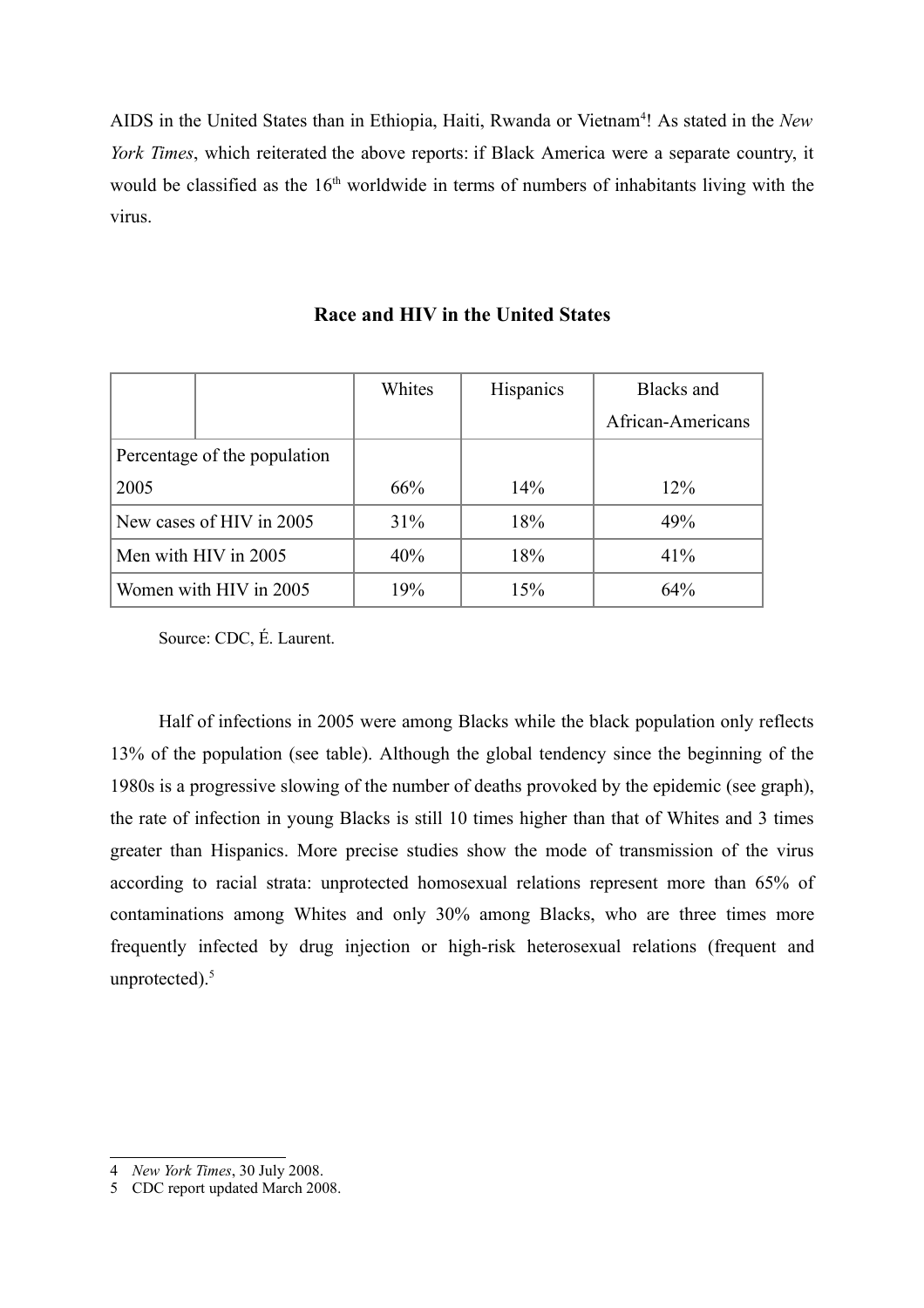

#### **Number of deaths due to HIV per 100,000 inhabitants in the United States**

Source : CDC, É. Laurent.

One can read this last statistic as a double admission: on the one hand, of the great reluctance of Black Americans to admit to homosexual relationships and on the other, of the fragile status of women, infected by unfaithful partners. CNN, showed a remarkable documentary this summer by the journalist Soledad O'Brien entitled "Black America" in which she dedicated a substantial part of her investigation into the infection of Black women. In an emotional seesaw of cinema verité, the journalist accompanies a worried teenager to an HIV test center, where, after learning that she is not infected by the virus, she swears she'll protect herself in the future.

As incredible as it may seem, AIDS is the primary cause of death among Black women aged 25 to 35. To publicize the "naked truth" of the combat of a young woman contaminated by her "Prince Charming", Marvelyn Brown published her autobiography in August 2008, entitled *The Naked Truth-Young, Beautiful and (HIV) Positive [6](#page-3-0) .* The young athlete from Tennessee was only 19 years old when her existence was rocked. Her story is commonplace, but as she became an activist, she spoke on the major African-American medias, from the

<span id="page-3-0"></span><sup>6</sup> Amistad/HarperCollins, 2008.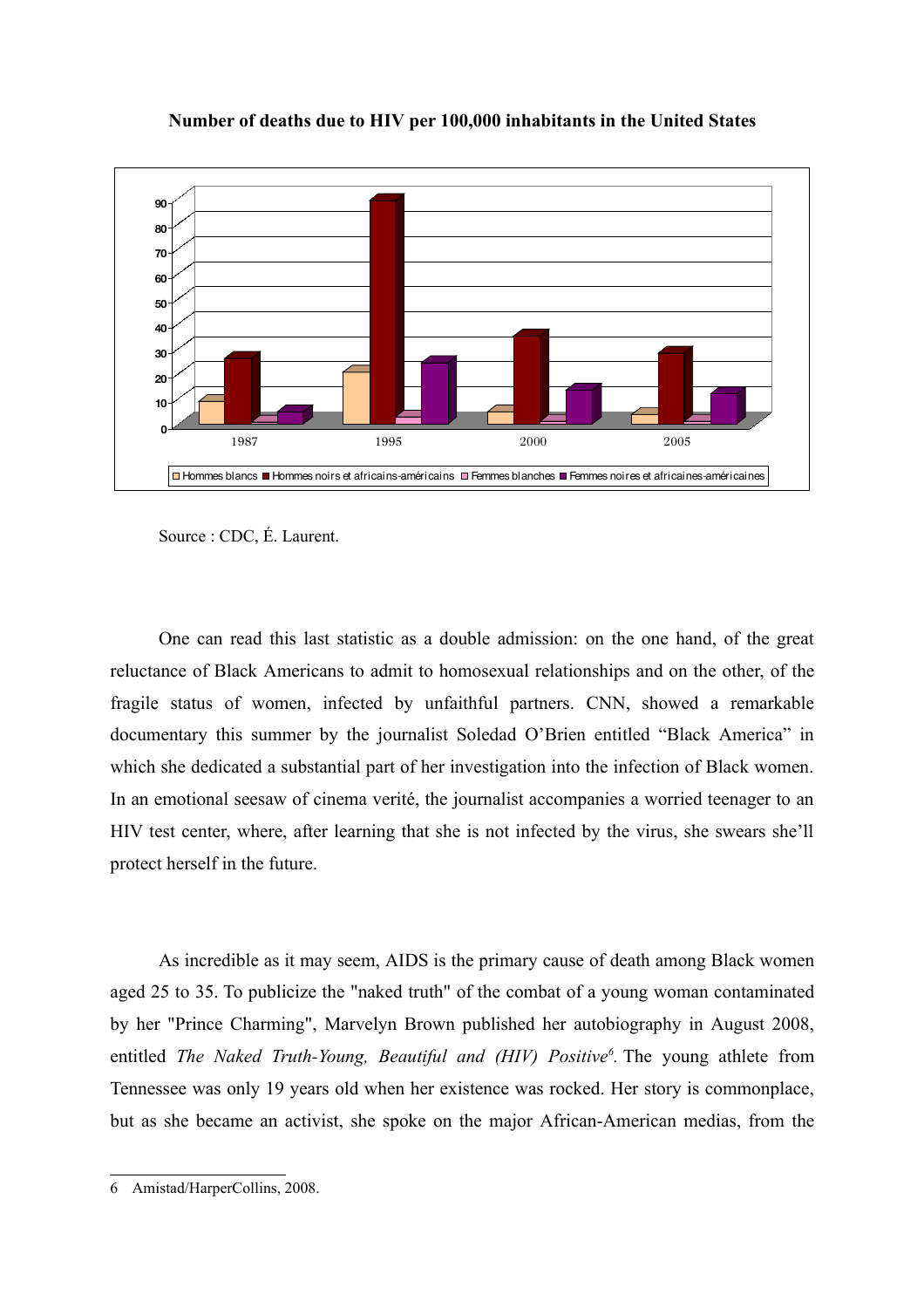Oprah Winfrey Show to Ebony and BET, addressing a public that does not like to hear about AIDS.

Indeed, therein lies one part of the problem. The Black community is prisoner to a code of silence that compounds the already present ignorance of the modes of transmission of the disease—ignorance especially prevalent among poor and uneducated youth. Speaking about AIDS, which has struck them very hard, supposes breaking two cultural taboos. The first has to do with the existence of homosexuality among Blacks, a taboo maintained by churches as much as by popular culture<sup>[7](#page-4-0)</sup>. Ostracized homosexuals are condemned to live in total secret. In 2005, the rapper Kanye West explained on MTV that he had been raised to detest homosexuals but, having grown to see this as an error, he called for the elimination of homophobic insults in hip-hop. The road is still long before community leaders freely evoke AIDS and homophobia. It is only in recent years that church and community leaders, such as Al Sharpton, have spoken out in favor of public recognition of the problem.

One also comes up against a second taboo. When Julian Bond, President of the NAACP, qualified AIDS as a black disease, or when the most active non-profit is called BlackAids, one seems to justify the long silence of notable African-Americans on the question. To recognize that a specifically Black "evil" exists could give American society an additional motive to stigmatize African Americans, who thus become identified, as during Katrina, with a Third World population. Above all, this would risk to further decrease public funding, as legislators could see the problem as community-specific, according to University of Chicago Professor, Cathy Cohen<sup>[8](#page-4-1)</sup>. It could, furthermore, sustain the idea that it is a pathology specific to Blacks, allowing culturalists to argue that their behavior is the cause and that the only prevention possible is an improved morality. This type of discussion by Conservatives, both Black and White, is not always presented as such a simple caricature<sup>[9](#page-4-2)</sup> and Barack Obama approaches it with undeniable subtlety when he speaks of the importance of

<span id="page-4-0"></span><sup>7</sup> See the articles of M.Eric Dyson on the Christian bases of Black homophobia in Reader. Michael Eric Dyson "Homotextualities: the Bible, sexual ethics and the theology of homoeroticism" in The Michael Eric Dyson Reader, Basic Civitas Books, 2004.

<span id="page-4-1"></span><sup>8</sup> Quoted in "AIDS and Black America", *Boston Globe*, 4 September 2006.

<span id="page-4-2"></span>This debate between morality and the questioning of the social environment has animated the Black community since the 19th century. It was recently reignited by Bill Cosby's recriminations of a Black Community that he judged irresponsible in many ways and above all by the virulent attacks of Jesse Jackson in July 2008 when Barack Obama invited Blacks to be good fathers.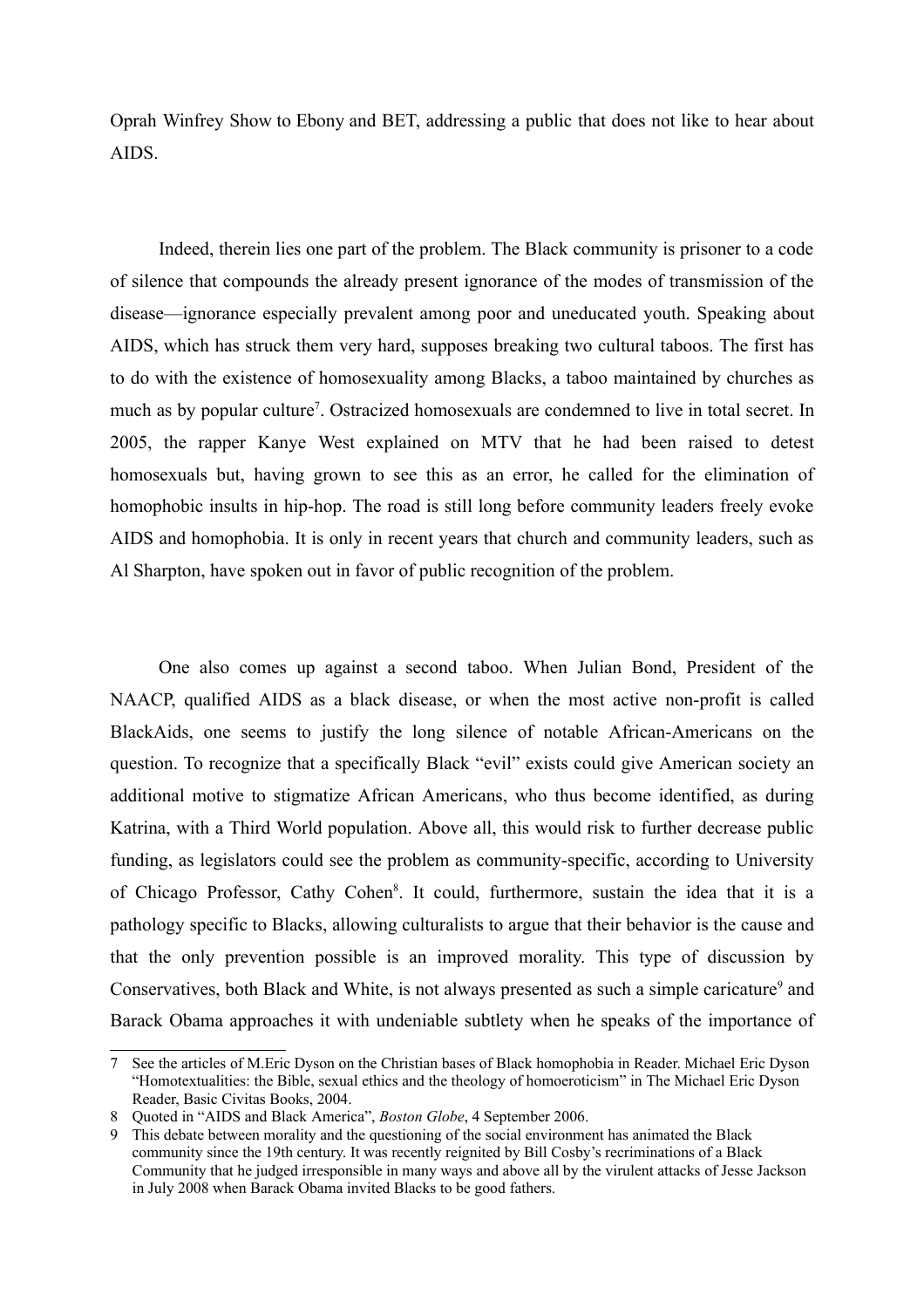education for young Blacks. Still others fear seeing a resurgence of a desperate racial determinism, fed not long ago by the ambiguous debate around African-American genetic heritage,<sup>[10](#page-5-0)</sup> stating that they were predisposed to diseases and therefore unaffected by social assistance policies.

There is a more subtle way to accept speaking about the sickness, while still remaining in denial: accuse whites of having infected Blacks with AIDS in order to maintain them in a state of symbolic servitude. This racist conspiracy theory is not only that of Jeremiah Wright (the mentor of Barack Obama before he made it clear he did not share these views) but also of numerous other African-Americans. A study of nearly 500 African Americans who were asked about the nature of the disease showed that one half thought it was due to human intervention, one quarter that it was developed in a government laboratory and 12% that it was propagated by the CIA.<sup>[11](#page-5-1)</sup> More than one out of every ten Blacks classify AIDS as the "Black genocide", persuaded that it is an evil invention of Whites destined to destroy them. Though marginal, this paranoid hypothesis reveals the persistence of the traumatism of slavery and segregation. There once was a time, not too far away, when, pretending to cure syphilis, supposed experts of the government Department of Health and Human Services, under the banner of the "Tuskegee experiment" used poor black farmers as human guinea pigs in order to observe the effects of injected treatments. These 400 men were persuaded that they had "bad blood" and were allowed to die; only their autopsy was of any consequence. The affair was revealed in 1972 by the Washington Post; Fred Gray, lawyer for Rosa Parks and Martin Luther King, demanded more than 10 million dollars in reparations in the name of the families. [12](#page-5-2)

Against a background of silence and myths, African-American voices are beginning to be heard. Some seek to speak about their experience in order to lift the weight of shame attached to the disease. In a book entitled Not in My Family-AIDS in the African American Community, 58 black personalities from sports, music and the academic and political worlds (including Jesse Jackson, Patti Labelle and Randall Robinson) call for an end to demonizing

<span id="page-5-0"></span><sup>10</sup> See R. Fryer, D. Cutler and E. Glaeser, "Racial Differences in Life Expectancy: The Impact of Salt, Slavery, and Selection." Mimeo 2005.

<span id="page-5-1"></span><sup>11</sup> Darryl Fears "Study: Many Blacks Cite AIDS Conspiracy", *Washington Post*, January 25, 2005.

<span id="page-5-2"></span><sup>12</sup> See <http://www.tuskegee.edu/Global/Story.asp?s=1207586>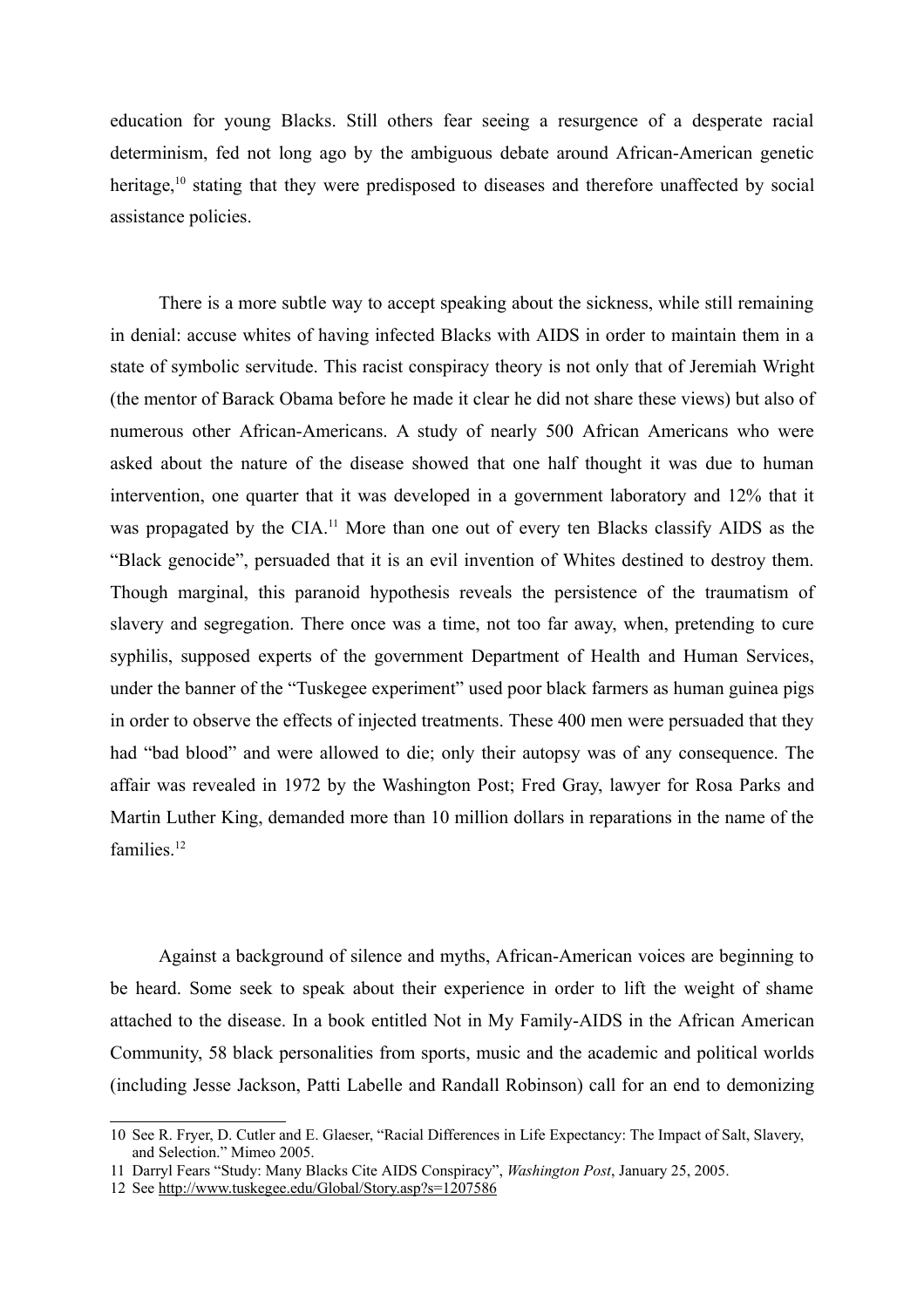and hiding the epidemic. In the introduction to this book, these words resonate: "Black America, we have a problem!"<sup>[13](#page-6-0)</sup> Other voices, from the world of music, address Black youth's awareness of the thin line they walk by having sexual relations without condoms. On the New York rap station "Hot 97", listeners are repeatedly invited to get tested. The artists on the label "Black Hollywood" organized a large awareness campaign in June entitled Test 1 Million in order for 1 million Black Americans to get tested before December 2009. It is estimated that 260,000 African Americans are unknowingly infected. Phill Wilson, President of BlackAIDS is at the origin of this initiative, as he is of most of the studies and events pertaining to Black awareness of the disease<sup>[14](#page-6-1)</sup> He doesn't mince his words: "AIDS is a disease of Blacks. No one wants to talk about it or take responsibility for it, but this silence is killing us."<sup>[15](#page-6-2)</sup>

This silence was, however, broken more than 15 years ago. In November 1991, a legend of the Los Angeles Lakers basketball team, Magic Johnson, admitted being HIVpositive. With the tragic words, "Because of the virus that I contracted, I must today leave the Lakers", the man who led his team to five consecutive titles, alter ego of Michael Jordan, became the spokesman for the fight against the disease. Black, national icon and god of the low-income urban neighborhoods, he didn't lack courage, by his revelation then by his double combat against both AIDS and the reigning silence. Through his voice and his non-profit association, "Magic Johnson Foundation", he does some remarkable work in order to fundraise, mobilize public opinion and lobby the public health services. Today at 47 years of age he owes his stable condition to a daily cocktail of Trizivir and Kaletra. This therapy is inaccessible to the majority of Blacks with the disease, whose number has tripled since Johnson's announcement.

<span id="page-6-0"></span><sup>13</sup> In the introduction one can read: "Black America, we have a problem. HIV/AIDS is running rampant through our communities. Many of us are sick and dying and living in fear and shame, and many of us who aren't afflicted are living in denial, detachment, ignorant, and glass houses. Worse yet, too many people in our communities act as if they are immune to the problem altogether. 'Not me.' 'Not in my family!' And that's the problem. Not in My Family is a weapon of warfare, a tool of empowerment, and a manual on friendship. It includes lessons before dying, lessons on living, lessons on love, and lessons on letting go. It is a collection of colored stories, hard truths, and differing opinions from people of various lifestyles strung together to teach us not only how to survive, but how to thrive in the face of HIV and AIDS. It is a dose of truth to our community. And hopefully, the truth will make us free." Agate, 1st Edition, 2006.

<span id="page-6-1"></span><sup>14</sup> He thus created in Los Angeles the first « AIDS University » to train Black students for the fight against the virus. See <http://www.thebody.com/content/art41517.html>

<span id="page-6-2"></span><sup>15</sup> See <http://www.blackaids.org/ShowArticle.aspx?articletype=NEWS&articleid=560&pagenumber=1>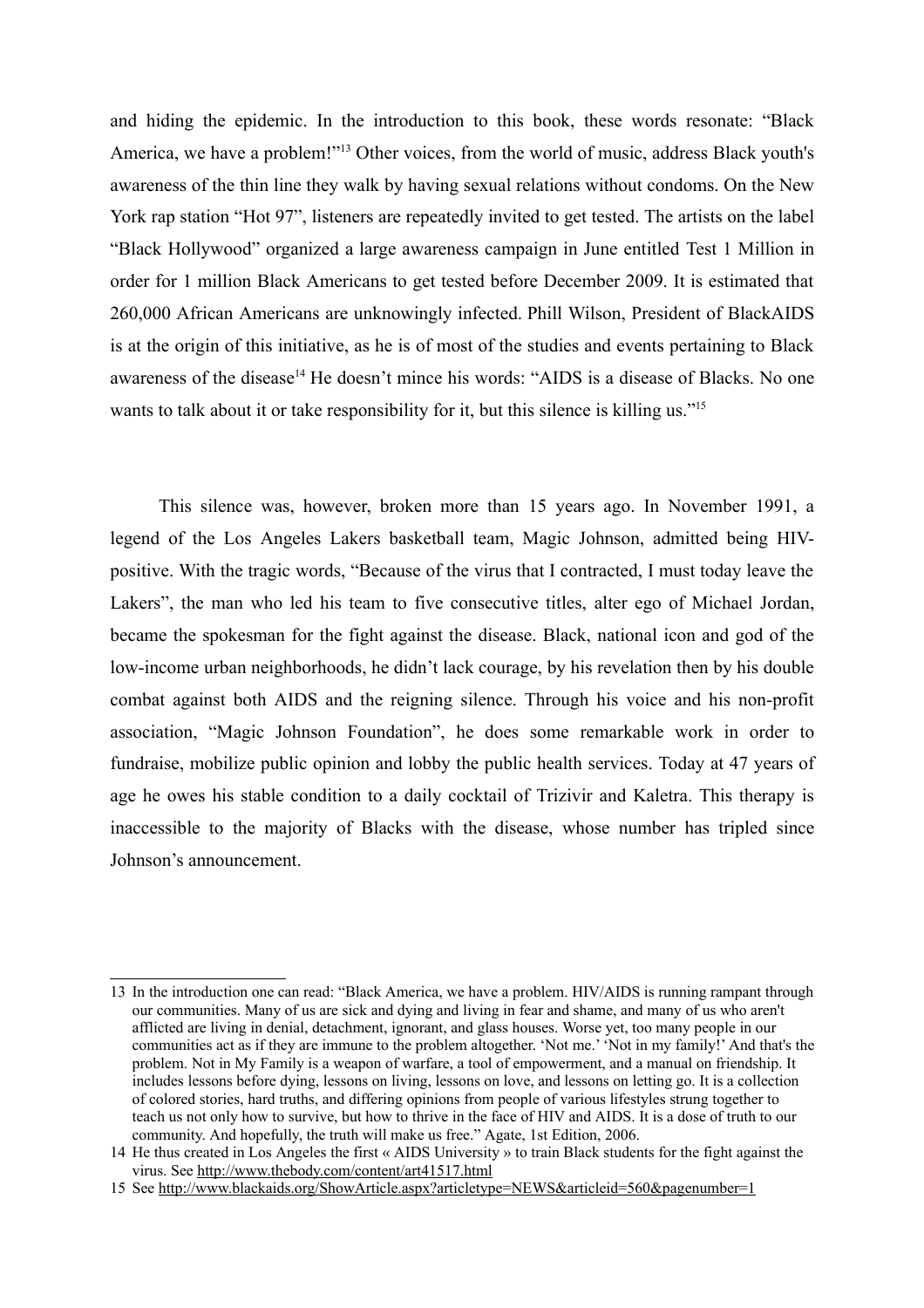One could endlessly discuss the degree of responsibility of the Blacks themselves in the awareness of the disease, however it is nonetheless a major public health issue that the American nation refuses to take into hand. In spite of numerous recommendations of the CDC and the experiments led by the United States in Africa and Asia, the government refuses to invest in a policy proposing sterilized syringes, the widespread use of information centers and the massive testing of at-risk populations (in particular in prisons<sup>[16](#page-7-0)</sup>s and pregnant women). Neither Medicare nor the Federal Health Plan reimburses testing. Private companies, by definition, do not insure the most exposed populations and doctors refuse to prescribe a test and an expensive treatment for patients unable to pay. Black AIDS underlines that if the fight against the virus in the rest of the world is a priority of the United States, it is only a second rate issue, knowingly neglected when it comes to its own black citizens<sup>[17](#page-7-1)</sup>.

As is the case with any issue in his special relationship with the Black community, Barack Obama is in the delicate position in which neither indifference nor "racialization" of his campaign is allowed. Just a few days ago, a banner brandished in the middle of a crowd interrupted his speech, forcing him to respond to the demand inscribed on it: "Obama, what are you doing for Blacks?" The Democratic candidate treated the question of responsibility of African-American fathers in the education of their children with courage and, for several months, he has committed to the prevention of AIDS as one of the priorities of his mandate, as is evident in his plan to fight the disease, available on his site [\(http://www.barackobama.com/pdf/AIDSFactSheet.pdf\)](http://www.barackobama.com/pdf/AIDSFactSheet.pdf). Here one finds several recommendations of the CDC. On a visit to one of the low-income areas of Washington DC, he did not hide his concern. "One of every 20 inhabitants of the District of Columbia has AIDS: that is the highest rate of all cities of the country. Between 2001 and 2006, 80% of the new contaminations concerned Blacks. We must be determined to fight this global plague in our own community." His program includes measures specifically destined for African Americans, but these appear, strangely, as a subsection of a global plan entitled "the global fight against AIDS". AIDS in the United States was almost unmentioned in his national speeches and he belatedly excused himself for this in the magazine Essence, September 2008. [18](#page-7-2) When they visited Kenya last year, Barack and Michelle Obama showed no shyness

<span id="page-7-0"></span><sup>16</sup> The infection rate of prisoners is five times higher than that of the population as a whole and there is no coherent policy for preventing the virus in prison.

<span id="page-7-1"></span><sup>17</sup> The report is entitled: "Left Behind! Black America: A Neglected Priority in the Global AIDS Epidemic", cited by Leslie Fulbright, "AIDS in black Americans neglected" *San Francisco Chronicle* July 29, 2008.

<span id="page-7-2"></span><sup>18</sup> Gwen Ifill, "The Obamas: Portrait of an American Family", [Essence,](http://magazine-directory.com/Essence.htm) September 2008.